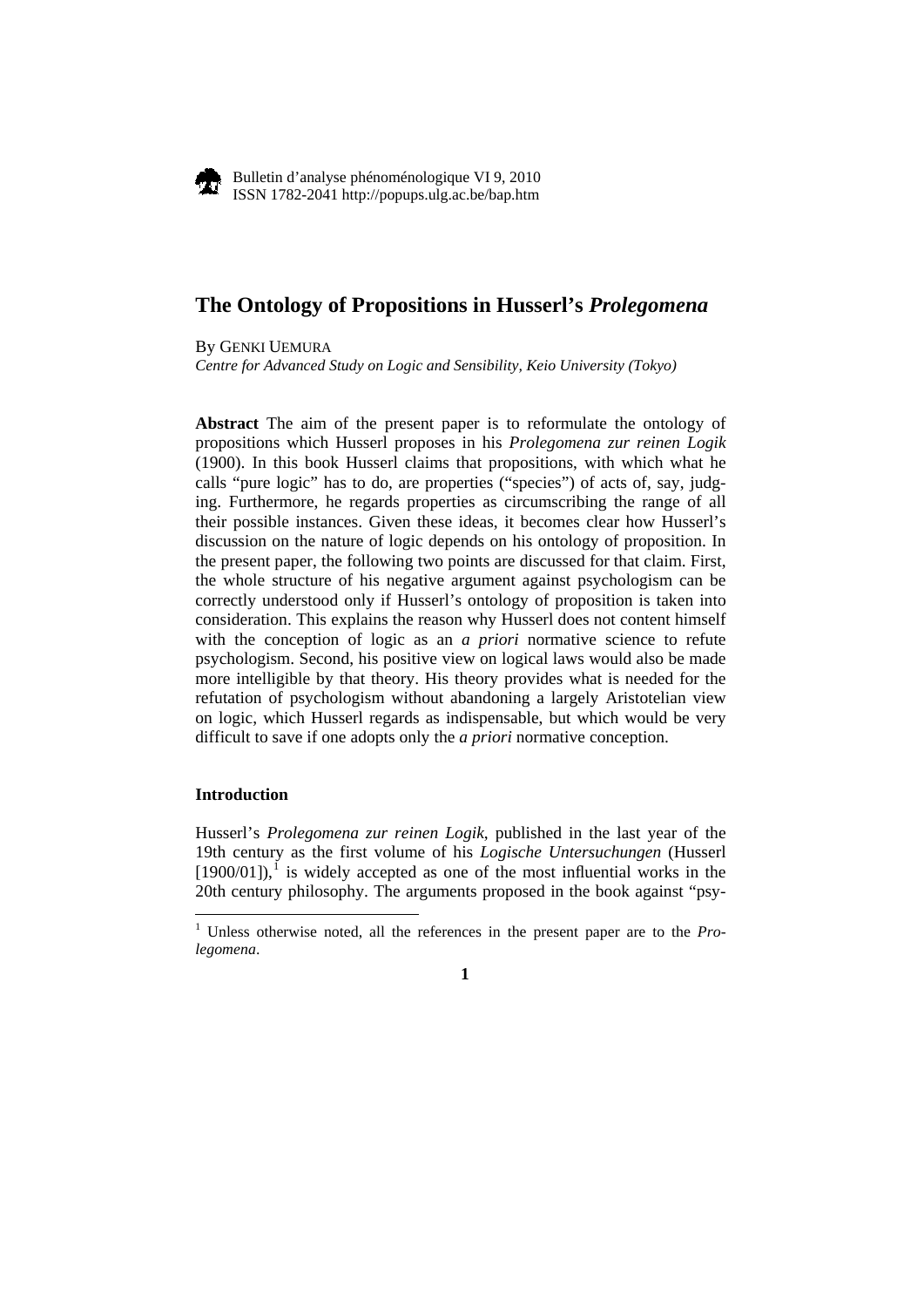chologism" (or "naturalism," as we shall call it later) in logic played an important role in the fall of psychologism and the rise of objectivism in logic and semantics (cf. Kusch [1995], Wolenski [2006]).

The aim of the present paper is to prepare for a reassessment of the *Prolegomena* by considering the theoretical framework in which Husserl's discussions on logic are situated. All his arguments, both against psychologism and for his own view on logic, are closely related to his peculiar *ontology* of propositions, without which we would fail to see the overall structure of the book. Unless such a full picture is given, it seems, we might easily underor overestimate Husserl's position. In the present paper, therefore, I do not evaluate Husserl's criticism of psychologism. It is also beyond my aim to argue for (or against) Husserl's own view on logic. Instead, I shall focus only on what connects his negative arguments and positive view.

My discussion runs as follows:

**Section 1:** I will formulate Husserl's three conceptions of logic introduced in the *Prolegomena*: a) psychological, b) *a priori* normative and c) *a priori* descriptive. This makes it possible to summarize Husserl's argument against psychologism in the following way: the psychological conception of logic presupposes the *a priori* normative one, and thus the former cannot exhaust the whole of logic, i.e., psychologism fails. The *a priori* normative conception, in turn, cannot exhaust the whole logic either. For it depends on the *a priori* descriptive conception of logic, according to which there are no normative expressions such as "ought (not)" and "(in)correct" in the canonical expressions of logical laws.

**Section 2:** From the last conception, we obtain Husserl's positive view that logic is primarily a descriptive science concerning the structure of propositions. In this section, I will introduce Husserl's ontology of propositions adopted in the *Prolegomena*. After a brief consideration of the notion of proposition in general, I will give an outline of Husserl's species theory of propositions: propositions are properties (in his own words: "species") of certain kinds of intentional states such as judging.

**Section 3:** I will show how the three conceptions of logic relate to each other in the ontological framework just introduced, focusing especially on the ontological status of logical laws. While Husserl considers them to be descriptive laws concerning the structure of propositions, he has to give an explanation why the two other conceptions of logic are feasible in their own right respectively. In other words, Husserl has to explain why descriptive logical laws function as *a priori* norms of our thinking and thus enable an empirical-psychological investigation on correct and incorrect human thinking. Husserl's core idea is that, because propositions are properties of inten-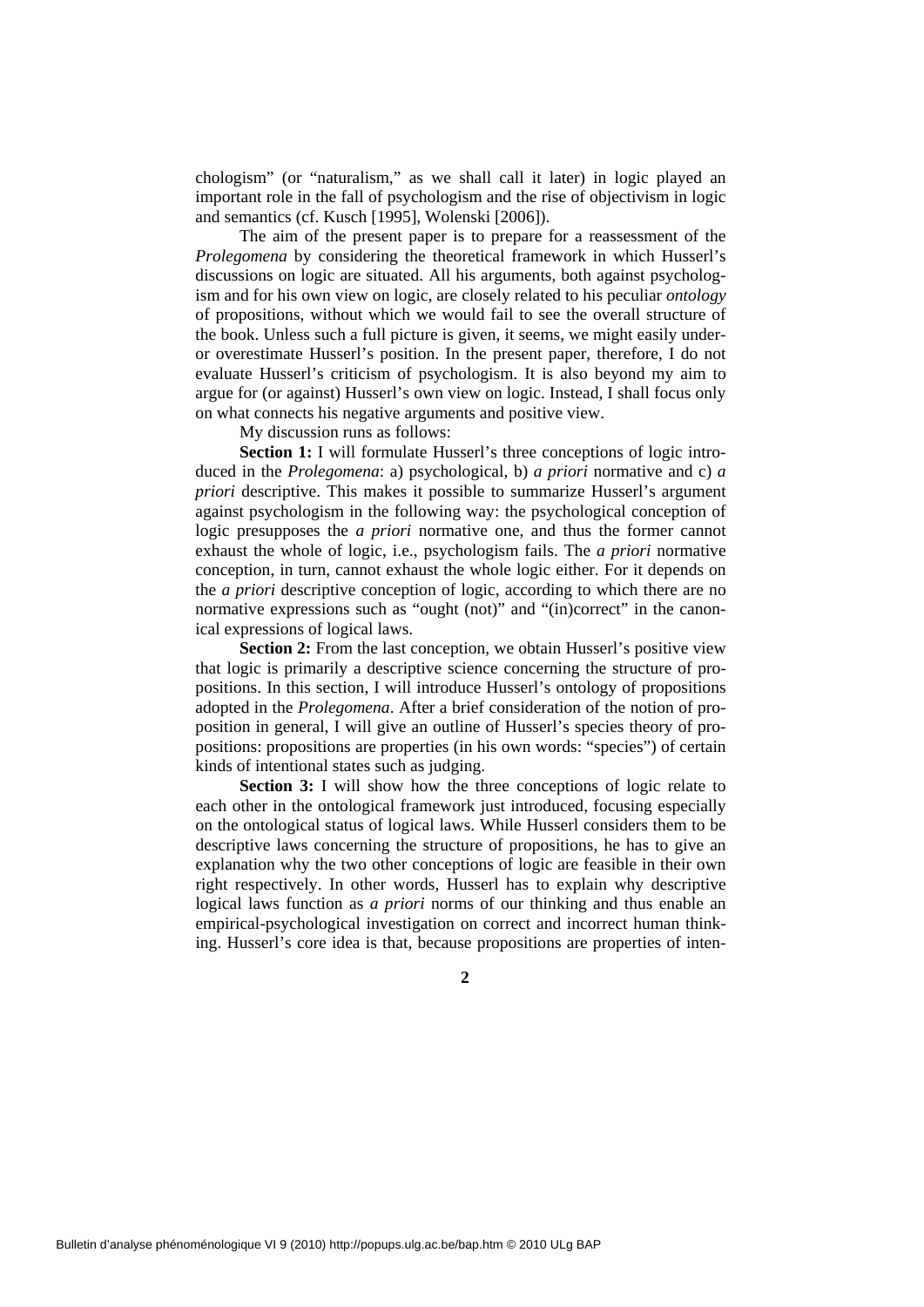tional states, laws governing them are related to acts of thinking which instantiate them; logical laws as *a priori* norms are grounded in descriptive laws of propositions by means of instantiation.

**A Concluding Remark:** Finally I shall provide a short remark related to the discussion. It concerns the reason why Husserl adopts a rather complicated strategy in his discussion on psychologism. If only the rejection of psychologism is at issue, he need not ground *a priori* norms in descriptive laws; it would be sufficient to endorse *a priori* normative logical laws. There must be a reason for Husserl's move. My claim is that he tries to reconcile the *a priori* normative conception with an Aristotelian conception of logic, according to which logical laws such as the law of non-contradiction belong to the inquiry into being qua being. The uniqueness of Husserl's ontology of propositions lies herein. He can combine descriptive and normative approach to logic by adopting species theory within a basically Aristotelian conception of logic.

#### **1. Three Conceptions of Logic Reformulated**

In the first two chapters of the *Prolegomena*, Husserl introduces the following three conceptions of logic:

- (1) The conception of logic as a technique of human thinking.
- (2) The conception of logic as a normative science of reason.
- (3) The conception of logic as a theoretical (or descriptive) science of the formal conditions of truth.

In this section, I reformulate those conceptions by drawing their implications on the nature of logical laws respectively. Such a reformulation could make it easier to see the shared structure of Husserl's various arguments against psychologism.

#### *1.1. The Psychological Conception*

According to the first conception, the laws of logic are technical methods for us humans to get cognitions [*Erkenntnisse*], i.e., pieces of knowledge, and to avoid incorrect pseudo-cognitions or fallacies. Since such methods are senseless if we humans cannot adopt them effectively, their nature depends on the capacities of human beings, which are determined, at least partially, by contingent matters of fact (cf.  $\S$  42). Thus the laws of logic as methods are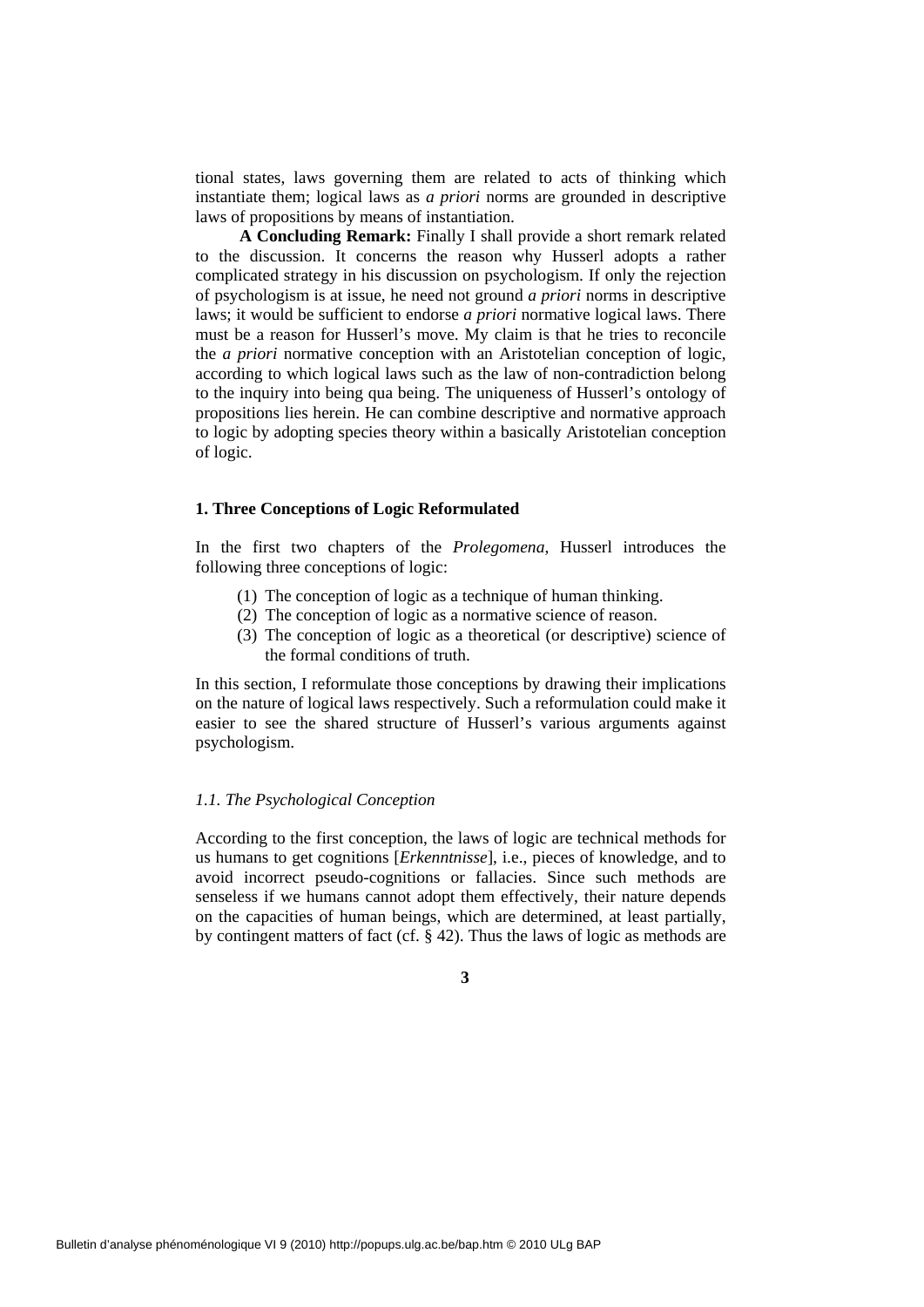to be discovered by the psychology of human cognitions and fallacies. We can formulate that psychological conception of logic as follows:

(PC) Logic is a study of certain laws discovered by empirical psychology.

The important point, often neglected by commentators, is that in the *Prolegomena* Husserl never refuses PC *as such* (cf. §§ 3, 41; see also Bernet [2004: 50–4]). *What Husserl criticizes under the name of "psychologism" is not PC itself but the view that it exhausts the idea of logic.* According to such a view, the whole logic would be reduced to a branch of psychology. For Husserl, however, psychologism involves something of an excess of authority (*metabasis eis allo genos*) because it simply ignores logics under the two other correct conceptions, rather than explicating them away. To avoid confusion between the psychological conception and "psychologism," hereafter we shall call the latter "naturalism" about  $logic$ <sup>[1](#page-3-0)</sup>

#### *1.2. The A Priori Normative Conception*

1

The second conception of logic plays an important role in Husserl's negative arguments concerning the nature of logic: he argues that naturalism about logic is circular or self-refuting, because it already relies on the logical norms as the conditions of possibility of naturalistic explanation. According to Husserl, to be correct, any explanation already needs to satisfy normative constraints, for instance, the one according to which one should avoid contradiction.<sup>[2](#page-3-1)</sup>

As already noted, however, it is not our present aim to see whether and to what extent Husserl's normativity-argument against naturalism is convin-

<span id="page-3-0"></span><sup>&</sup>lt;sup>1</sup> As Hanna argues, psychologism about logic can be boiled down to naturalism, i.e., to "the thesis that logic is logically strongly supervenient on the natural facts" [2006: 13]. Then Husserl's anti-psychological position would be anti-naturalism about logic. Furthermore, the term "naturalism" is used as a synonym for "psychologism" in Husserl's time: the young Heidegger used the term in his dissertation on the theories of judgement in psychologism (cf. Picardi [1997: 162]).

<span id="page-3-1"></span><sup>&</sup>lt;sup>2</sup> "[Empirismus] hebt die Möglichkeit einer vernünftigen Rechtfertigung der mittel*baren Erkenntnis auf, und damit hebt er seine eigene Möglichkeit auf*" (Appendix to §§ 25–6). Nothing essential is lost if we here substitute "*Naturalismus*" for "*Empirismus*."

**<sup>4</sup>**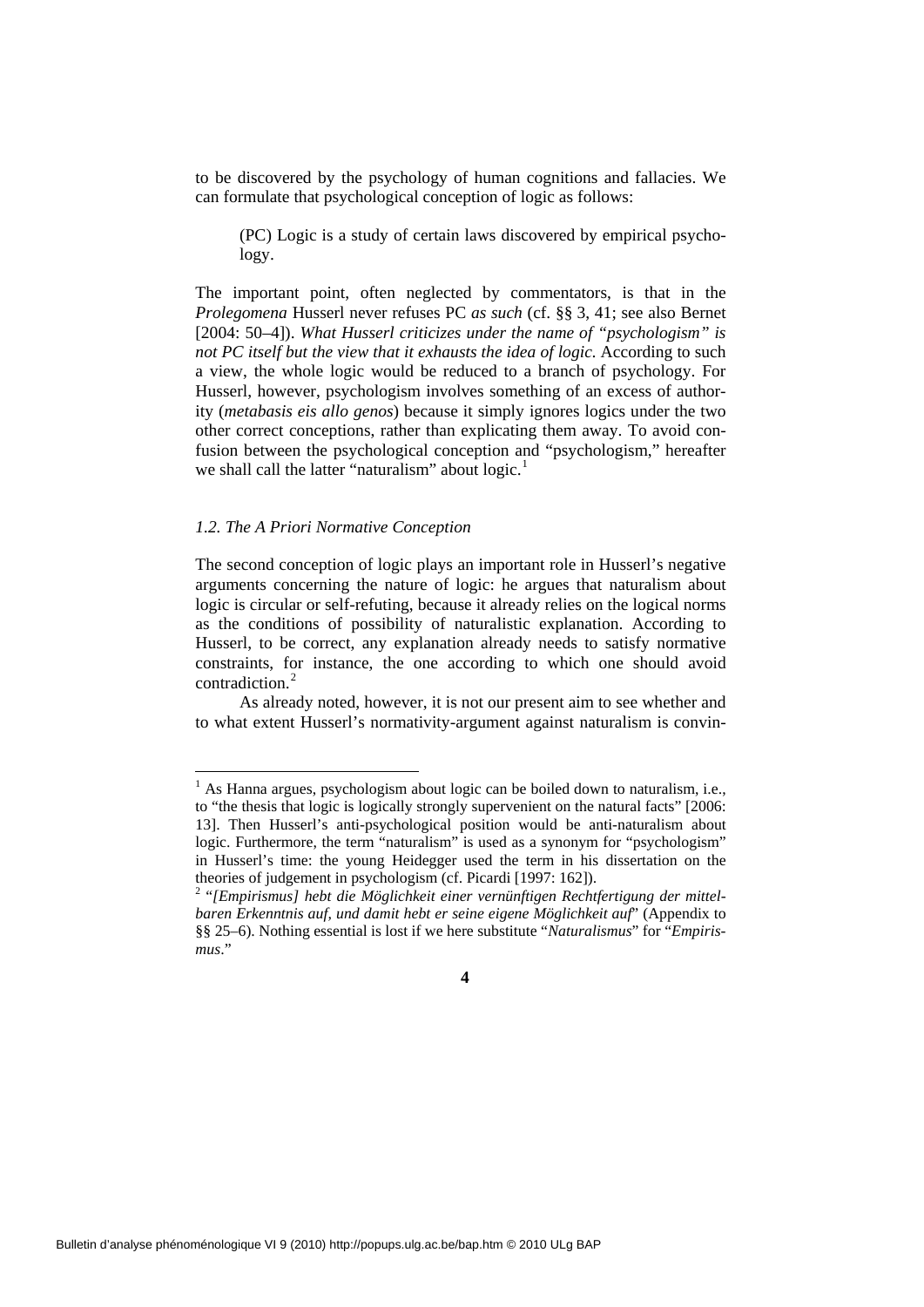$\text{cing.}^1$  $\text{cing.}^1$  For now, on the basis of the argument summarized above, I shall reformulate the second conception as the *a priori* normative conception of logic:

(NC) Logic is a study of the *a priori* normative laws for all rational beings.

Being conditions of possibility of explanation, the *a priori* normative logical laws cannot be explained by any natural science, the very possibility of which is warranted by the laws in question. And, since it is logically and perhaps metaphysically possible that human beings have different biological or physical features but the same faculty of reasoning, the normative laws of logic are valid not only for human beings, but also for rational beings *in general*. [2](#page-4-1) It is because of such situations that the normative laws in question are *a priori*.

The introduction of NC, Husserl argues, helps us making sense of the logic as understood by PC. Such psychological (not psychologistic!) logic is defined as a study of methods for human beings to follow certain *a priori* normative laws<sup>[3](#page-4-2)</sup>

Thus psychological logic is dependent only partially on psychology and therefore logic *as such* cannot be reduced to psychology (or to any other natural science).

# *1.3. The A Priori Descriptive Conception*

-

Although NC seems to be sufficient for the argument against naturalism about logic, Husserl is not content with it: for him the idea of logic is not exhausted by PC+NC. In the *Prolegomena* Husserl repeatedly claims that

<span id="page-4-0"></span><sup>&</sup>lt;sup>1</sup> On Husserl's argument for the *a priori* normativity of the laws of logic, see Hanna [2008]. It must be noted, however, that, though he provides an elucidating exposition of Husserl's argument in question, he himself explicitly opposes Husserl as regards the nature of logic: He [2006: 206–209] criticizes Husserl's view that logical laws as such are not *a priori* normative but *a priori descriptive*, claiming that normativity is in the very nature of logic. For Hussel's view on the nature of logic, see below.

<span id="page-4-1"></span> $2$  In this paper I ignore the problem whether even God would have to follow those normative logical laws to be rational, *if* He exists. 3

<span id="page-4-2"></span> $3$  Since some *a priori* normative laws are impossible for human beings to follow (e.g. a rule for extremely long and complicated inferences), only a (small) part of normative laws are relevant to psychological logic (cf. §§ 15, 41).

**<sup>5</sup>**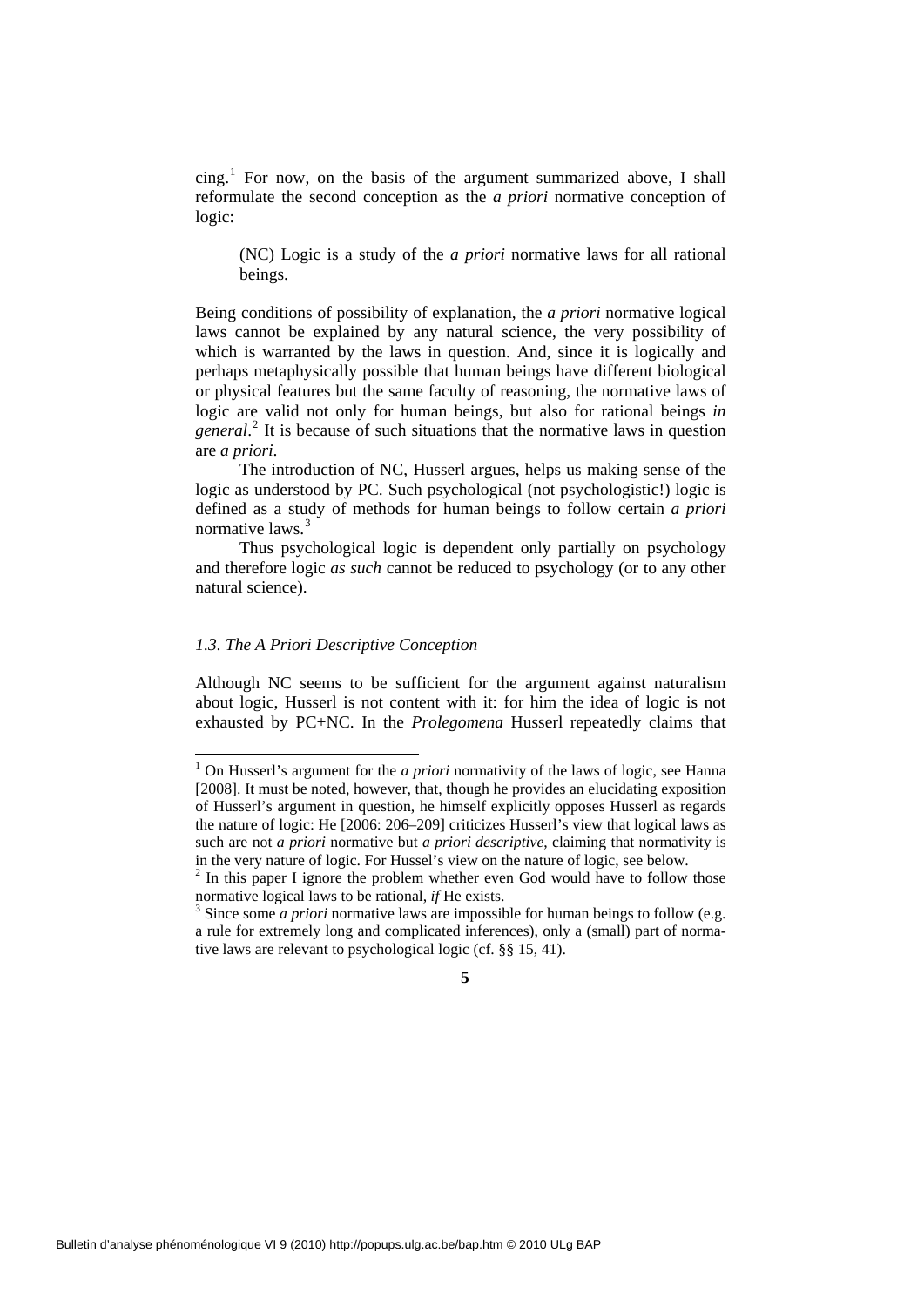logic as an *a priori* normative science is dependent on logic as an *a priori descriptive* science (see, for instance,  $\S$  [1](#page-5-0)6).<sup>1</sup> Since PC depends on NC, logic as a descriptive science also lies at the basis of psychological logic. According to this conception, the appropriate expressions of logical laws *as such* can contain no normative terms such as "ought (not)" and "(in)correct." The genuine objects of logic are propositions [*Sätze*], and the laws of logic are about formal relations among them.[2](#page-5-1) *A priori* normative and psychological logical laws are somehow derived from the descriptive laws concerning propositions respectively. This is an answer given by Husserl to the question why naturalism about logic is not a tenable position.

Since, again, it is not the aim of the present paper to evaluate Husserl's argument against naturalism, I shall concentrate on the following *a priori* theoretical conception taken as Husserl's positive and fundamental view on logic:

(TC) Logic is an *a priori* descriptive science on formal relations among propositions.

Then, the problem would be: what does Husserl mean by "propositions" and "formal relations" among them?

### **2. Husserl's Ontology of Propositions**

-

In this section I shall introduce the notion of proposition and then examine Husserl's view on its ontological status. This will help us to understand how and why Husserl comes to think that TC lies at the fundament of the two other conceptions.

<span id="page-5-0"></span><sup>&</sup>lt;sup>1</sup> Husserl himself uses the phrase "theoretical sciences/laws" to mean sciences/laws that are not normative. Since such a terminology makes it untidy to use the word "theory" for a normative science, in the present paper I shall use "descriptive" instead of "theoretical."

<span id="page-5-1"></span><sup>2</sup> This view is made explicit in § 29 of the first *Untersuchung*.

**<sup>6</sup>**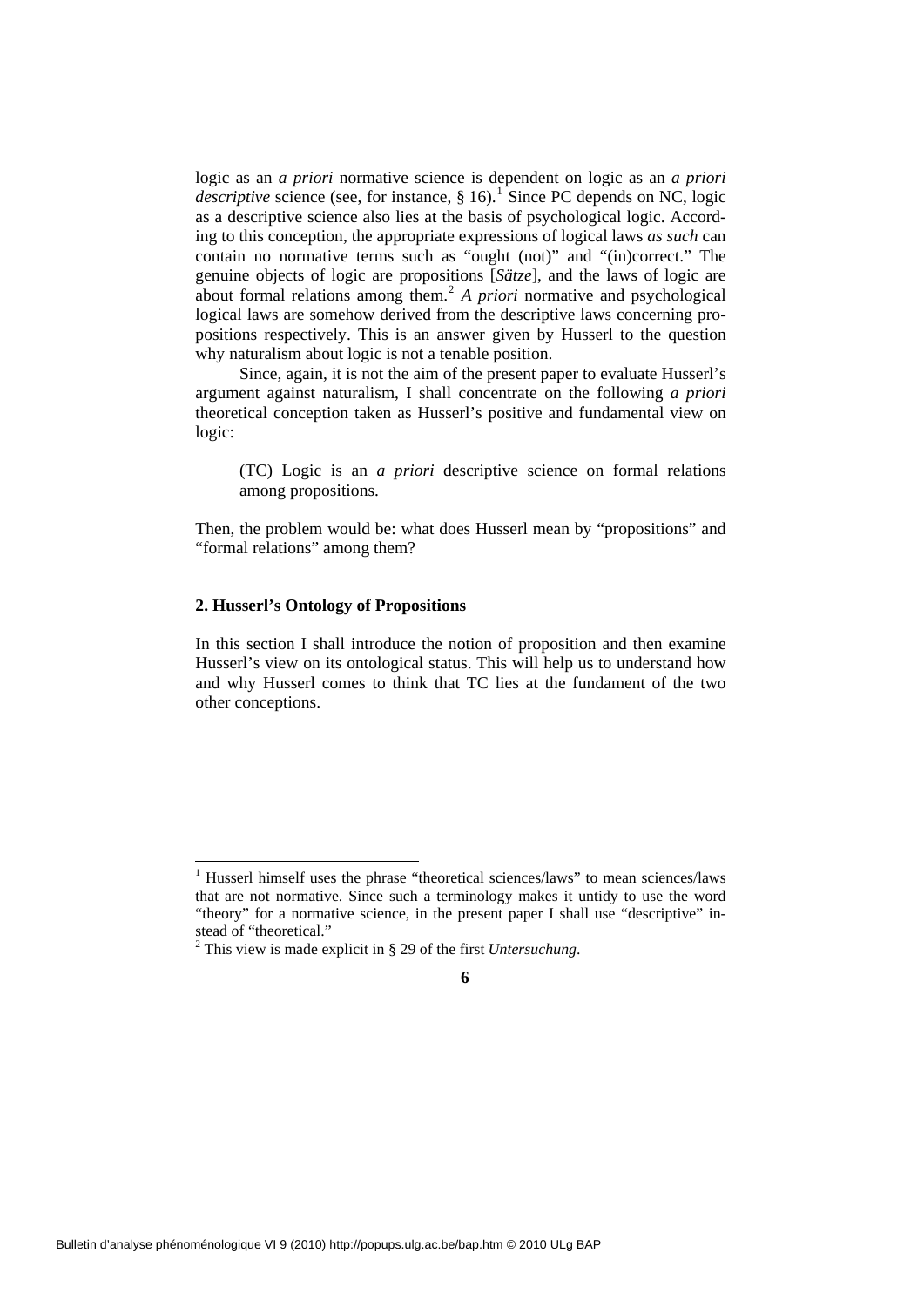#### *2.1. What Are Propositions? A Brief Characterization*

The notion of proposition adopted by Husserl in *Prolegomena* is not his own invention.<sup>[1](#page-6-0)</sup> Similar ideas can be found in philosophical works of the late 19th and early 20th century. In this paper, I shall focus on the following focal characters shared by those ideas:

- Propositions are meanings of declarative sentences.
- Propositions are what are true or false in the primal sense.
- Propositions are contents of certain mental attitudes. $2^2$  $2^2$

To make sense of those characters, let us consider the following inference:

- 1. Taro believes that there are Martians.
- 2. Hanako fears that there are Martians.
- 3. That there are Martians is false.
- 4. Therefore, what is believed by Taro and feared by Hanako is false.

In order to fill a gap lying between steps 3 and 4 of this seemingly valid inference, we must add a further premise. Namely:

3.5. What is believed by  $Taro = what$  is feared by Hanako = that there are Martians.

According to 3.5, there must be one and the same entity which stands in a relation both to Taro's believing and Hanako's fearing and which bears the property of being false. Since such an entity must explain the epistemic status of Taro and Hanako, it is fairly reasonable to assume that the entity in question is that meaning of the English sentence "There are Martians" which can be expressed also in, say, the Japanese sentence "*Kasei-jin ga iru*." It is such an entity that Husserl calls "proposition."

-

<span id="page-6-0"></span><sup>&</sup>lt;sup>1</sup> Husserl introduces propositions as late as in the 1896 lecture on logic, under the influence of Bernard Bolzano. See Husserl [2001a: 44–53].

<span id="page-6-1"></span> $2$  In the present paper, following Bolzano and Husserl and others, I assume that propositions are *contents* of attitudes rather than objects as, for instance, Frege thinks. On this matter, see Künne [2003: 258–263].

**<sup>7</sup>**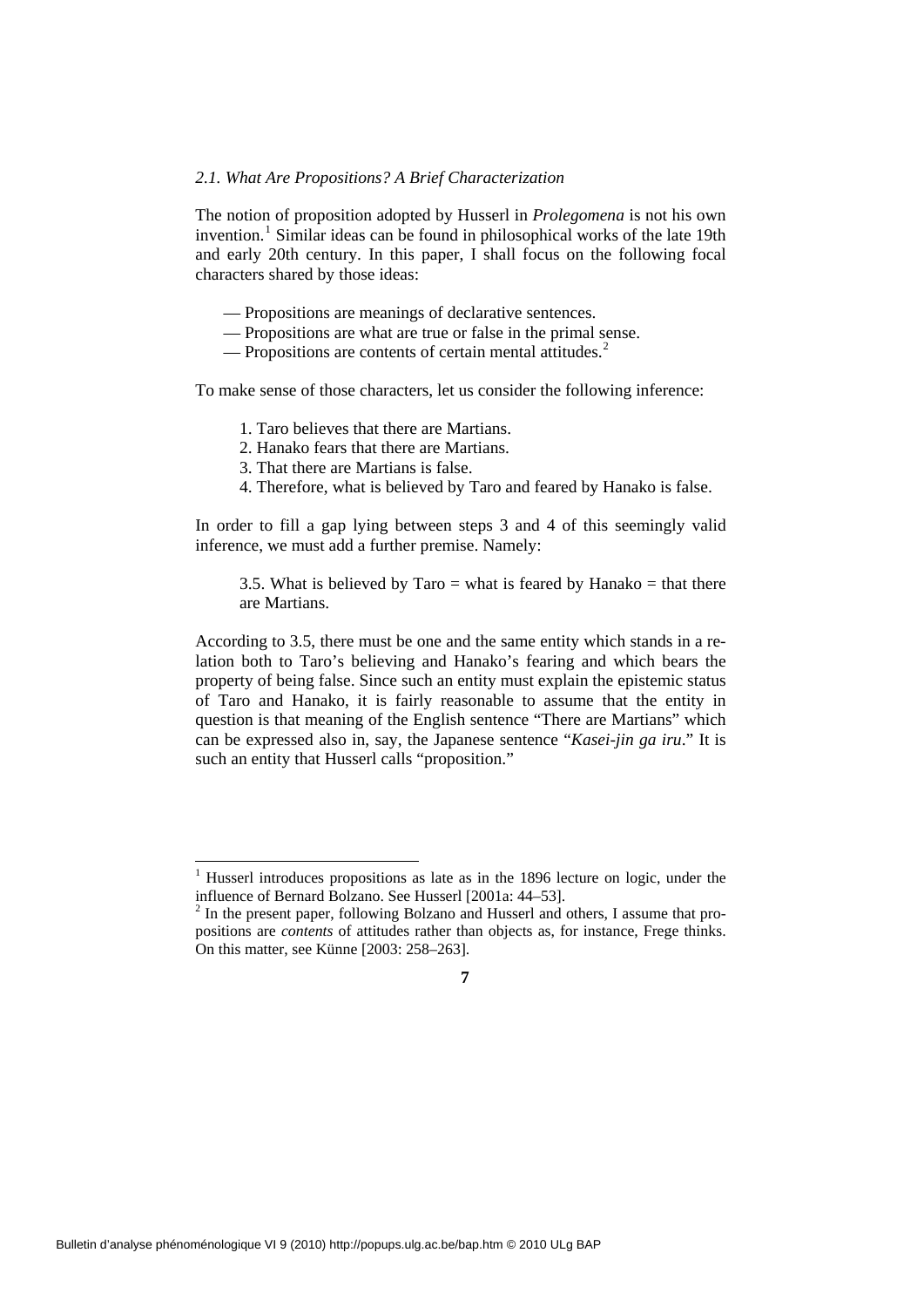#### *2.2. Propositions as Species*

Then, what is the ontological status of propositions? Since propositions are meanings of sentences and shared contents of attitudes, they must be *repeatable*. This suggests that propositions are abstract, "ideal" entities rather than "real" or concrete ones such as our mental attitudes, but it seems to lead to a difficulty. If propositions are ideal entities, how can we stand in a relation to them when, say, we believe that the earth moves? How can ideal and real entities be in a relation, given that ideal entities are causally inefficient?

To solve that problem, Husserl considers propositions (and subpropositional meanings) to be properties (in his terminology, "species") instantiated in our mental attitudes (cf.  $\S$ § 29, 38, 5[1](#page-7-0), 62).<sup>1</sup> To take the above example again, according to this conception, what is believed by Taro is identical to what is feared by Hanako, because Taro's believing and Hanako's fearing share one and the same mental property, just as two red balls share the property of being red. Let us call this the "species theory" of propositions.

The strength of the species theory lies not only in that it enables us understand how we can relate to propositions, but also in that it can be consistent with the physicalist view of the mental. $2$  If we can reduce mental properties, including propositions, to physical properties, the species theory would be a possible ontological explanation of propositions for the physicalist, even though Husserl himself is not interested in such a direction at all. $3$ 

1

<span id="page-7-0"></span><sup>&</sup>lt;sup>1</sup> As far as I can determine, Husserl adopts this view as late as April of 1899. See Husserl [2009: 134, 138].

<sup>&</sup>lt;sup>2</sup> This direction is suggested by Smith [1987].

<span id="page-7-2"></span><span id="page-7-1"></span><sup>&</sup>lt;sup>3</sup> Furthermore, it is even disputable whether Husserl considers propositions to be *mental* properties. Although Husserl claims that propositions are instantiated in acts or *Erlebnissse*, his *phenomenological* conception of acts is not that they are mental. In the second volume of *Logische Untersuchungen*, phenomenology is characterized as a metaphysically neutral endeavor, which describes *Erlebnissse* without relating them to objects transcending them (see § 7 of the Introduction to the second volume). Such a claim is made not only about intentional objects of acts, but also about objects which might bear acts as their accidents. It is only if *Erlebnissse* are regarded as accidents of transcendent objects (empirical ego, soul, etc.) that they may be called mental. In this sense it is not phenomenologically descriptive to identify phenomenology and descriptive *psychology* (cf. Benoist [1997: 219]). Thus one must keep in mind that mentalistic the understanding of the species theory of proposition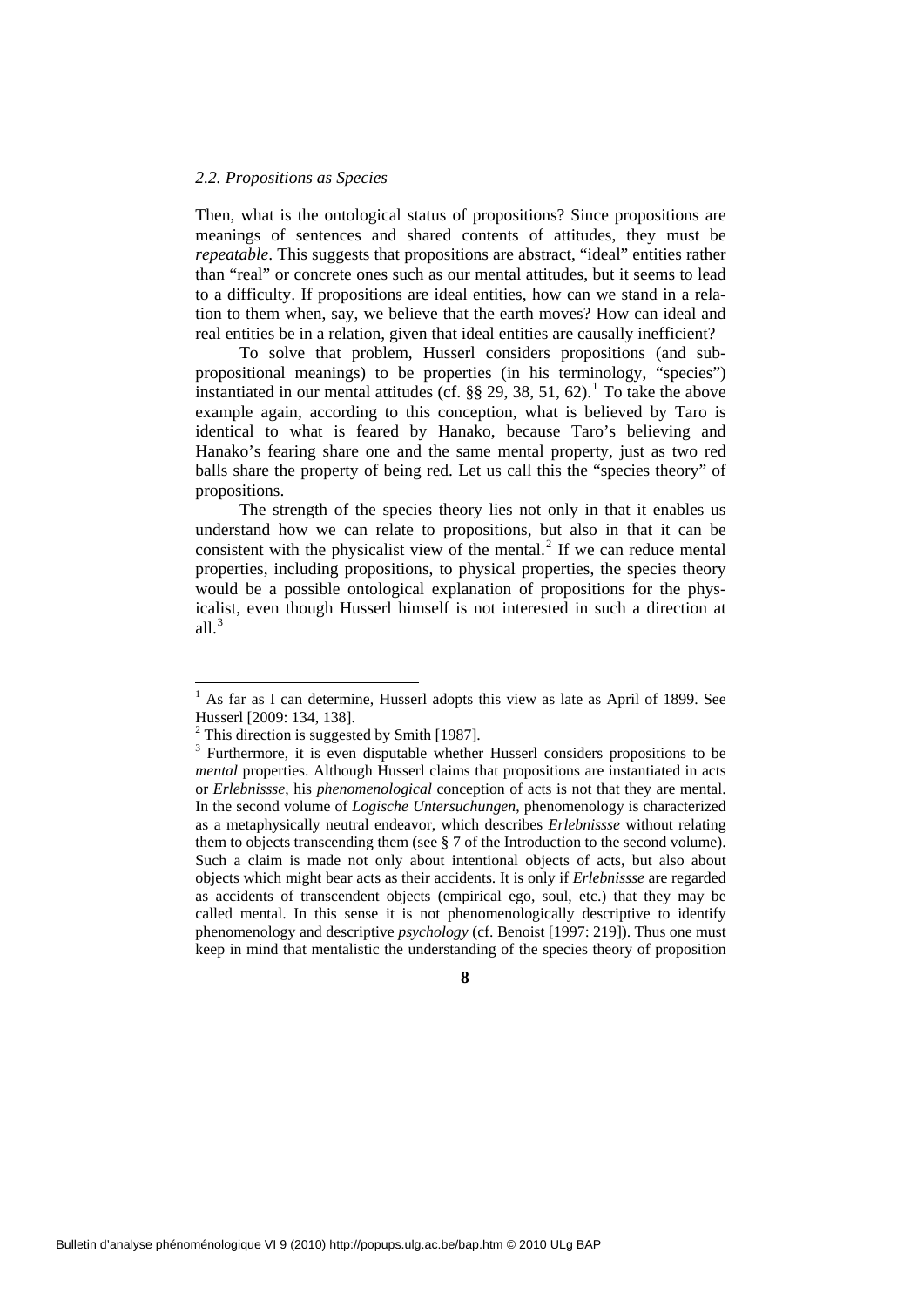#### **3. The ontological Status of the Laws of Logic**

According to the normative conception, the laws of logic are *a priori* norms, which can be expressed, for instance, as "it is valid to infer that P&O from the premise that P and the premise that Q." If an inference we make does not obey any of such norms, then it is an invalid inference (or a pseudoinference). As already mentioned, however, Husserl claims that there must be *a priori* descriptive laws as the fundaments of logical norms. For him, logic is, basically, an *a priori* descriptive science of the formal relations among propositions. Given Husserl's ontology of propositions, we can now see how and why Husserl adopts a rather complicated way to argue against naturalism.

#### *3.1. The Laws of Logic as Propositions About Propositions*

-

According to Husserl, descriptive logical laws are propositions about propositions.<sup>12</sup> The canonical expressions for the laws of logic are not sentences about inference rules.

For instance, the sentence about the introduction of conjunction

(IC) It is valid to infer that P&Q from the premise that P and the premise that Q

might miss the point of Husserl, even though it is inspired by the theory and interesting as an independent philosophical theory.

<span id="page-8-0"></span><sup>&</sup>lt;sup>1</sup>In § 25 Husserl claims that the principle of non-contradiction is a principle about propositions, and, in the 1902/03 lecture (Husserl [2001b: 24–5], he regards the same principle itself as a proposition. See also Bernet [2004: 41]. 2

 $2^2$  Then one might say that, if propositions as mental properties are reduced to physical properties, then logical laws would also be physical properties and thus logic as such is finally reduced to an empirical science on the physical. In my view, however, it is possibly not a correct conjecture. It is true that in that case logical laws are reduced to physical properties, since they are propositions about propositions and all propositions are mental properties. But this does not mean that relations among propositions described in the laws of logic—in the present case, certain relations among physical properties—are reduced to physical relations. There might be relations among physical properties which cannot be discovered by any empirical science. If it is true, the reduction in question yields a physicalist ontology of mental properties, but not full-blooded physicalism, since there is room for non-physical relations among physical properties.

**<sup>9</sup>**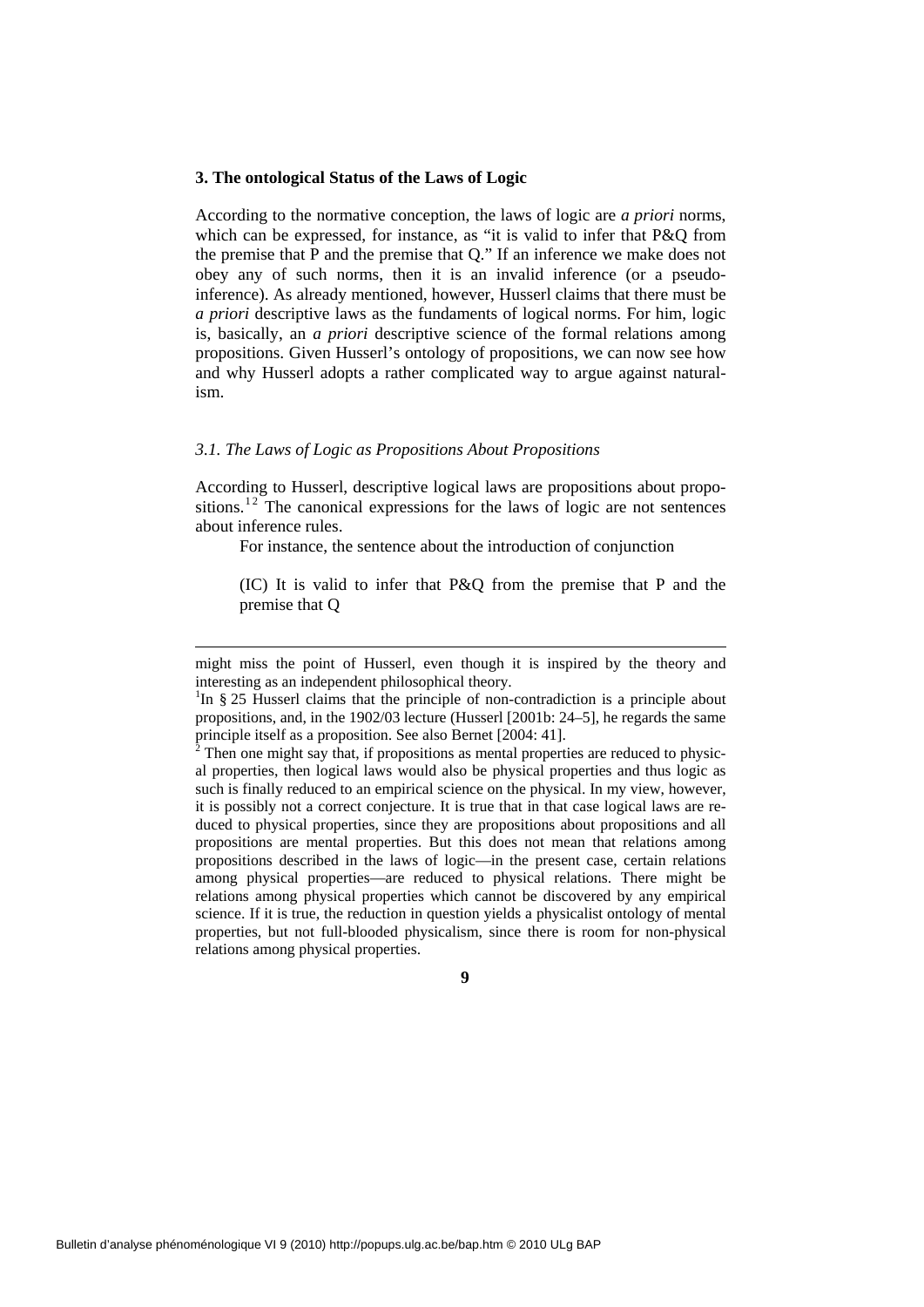is not a canonical expression of a logical law as such. If one is to state the underlying law correctly, Husserl thinks, one must use the following sentence:

(IC-L) The pair formed by the proposition that P and the proposition that Q grounds the proposition that P&Q.

The verb "to ground" [*begründen*] here means the situation among the three propositions: the proposition that P and the proposition that Q are true and the pair formed by them constitutes the reason for the truth of the proposition that P&Q. According to Husserl, it is such a relation of grounding that the laws of logic describe in the primal sense.<sup>[1](#page-9-0)</sup>

Then, the question is: How are *a priori* normative logical laws (rules for inference) and descriptive logical laws (propositions about propositions) related to each other? How does the latter function as the fundament of the former?

#### *3.2. The Ontological Foundation of Correct Inferences*

1

Being propositions about propositions, descriptive logical laws can also be instantiated in our attitudes as their contents. So it might be tempting to interpret Husserl's position about the ontological foundation of normative laws like this:

<span id="page-9-0"></span><sup>&</sup>lt;sup>1</sup> Then it would be the case that the validity of inferences from false premises, with which formal logic has to deal, is *not* explained by the notion of grounding alone. As far as I can see, nowhere in the *Prolegomena* does Husserl provide a full explanation on this matter. Such a situation seems to stem from Husserl's view that logic as a theory of science has to do primarily with truth, since a science is a system of truths. It seems possible, however, to give an explanation covering valid inferences from false premises roughly like this: an inference from false premises is valid  $\leftrightarrow$  *if its premises and conclusion are all true*, there is a certain relation of grounding between the premises and the conclusion.

It must also be pointed out that the relation of grounding does not hold in such a way that the proposition P&Q grounds P, because it does not explain the reason for P's being true. Then, how does Husserl explain the validity of inferences according to, say, the rule for the elimination of conjunction? Unfortunately, Husserl does not seem to give any account of that matter neither. In this paper, however, I do not go into possible treatment of it within the Husserlian framework. My understanding of Husserl's notion of grounding owes much to Centrone [2010: 104–108].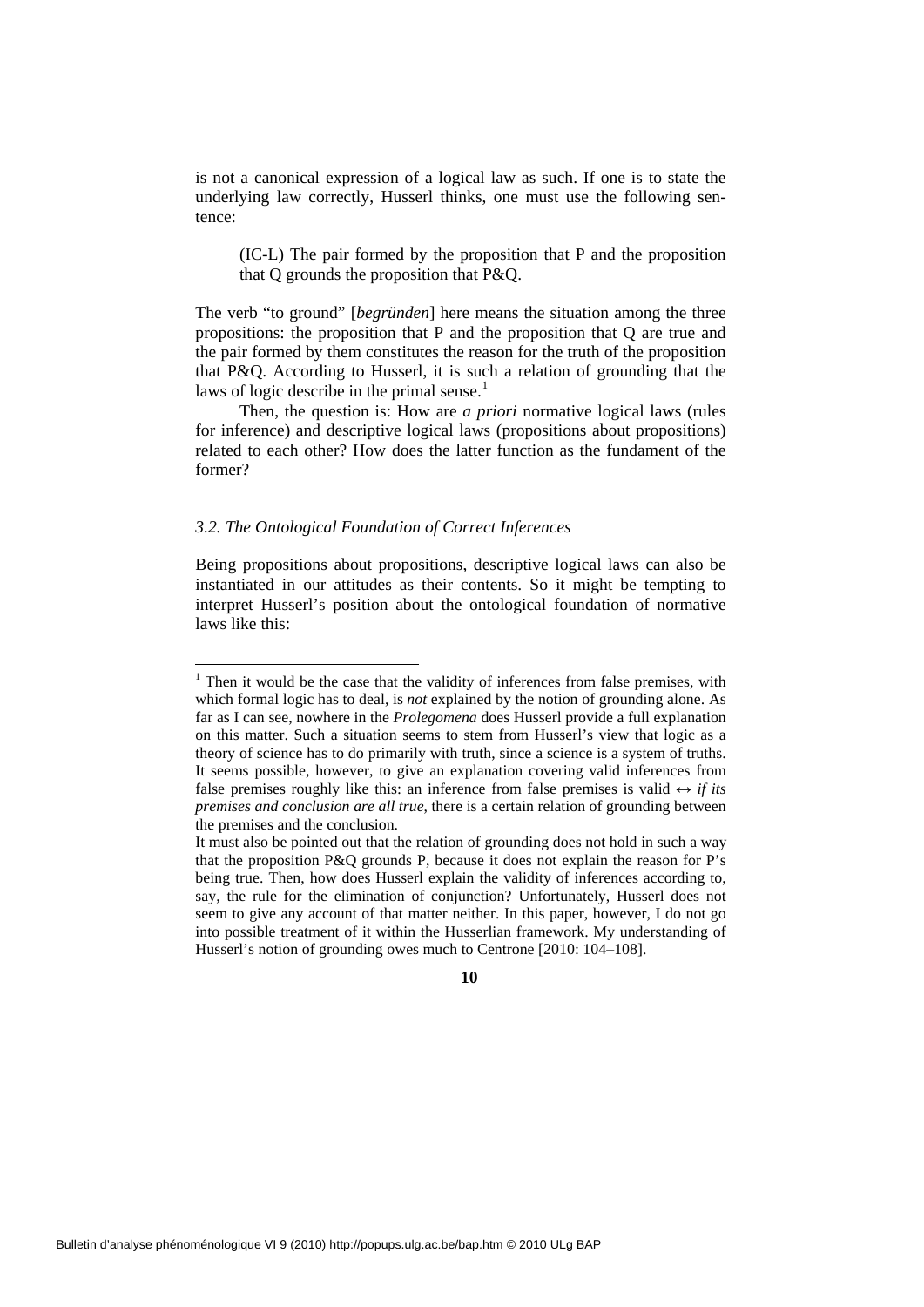(OFN-1) A descriptive law of the logic functions as the fundament of the corresponding rule for a certain type of inference, because it is instantiated in possible inferences of that type.

If this is correct, it is valid to infer that P&Q from the premise that P and the premise that Q, because the corresponding descriptive law is instantiated in the inference made.

Such an interpretation, however, cannot be correct, because it neglects Husserl's distinction between two kinds of inference. If (OFD-1) is correct, we cannot follow an inference rule unless we have the corresponding descriptive law as a content of our act of inferring. But, we do make valid inference without having the corresponding descriptive law: when we infer that Tokyo is a crowded but nice city from the premise that Tokyo is a crowded city and the premise that Tokyo is a nice city, should our inference have the proposition expressed in (ICL)? Furthermore, if it were true, the inference in question would in fact proceed from three premises (P, Q and (IC-L)) to P&Q by following another rule called "Modus Ponens." Then, the inference must also obey the descriptive law corresponding to Modus Ponens, and then the inference would in fact be more complicated...; thus (OFN-1) leads us to infinite regress in the explication of our inference and makes the fact about our valid inference totally unintelligible.<sup>[1](#page-10-0)</sup>

Husserl is well aware of such a difficulty and his proposal in order to avoid this is to distinguish "inference according to [*nach*] premise" from "inference from [*aus*] premise" (cf. § 19 and Hanna [2008: 39–40]). According to Husserl, an infinite regress occurs only if we wrongly try to explicate an inference *according* to a premise as an inference *from* the premise, i.e., as an inference that contains the premise in itself. In other words, the mistake is to regard an inference following a rule as one which has the corresponding descriptive law as a part of its content.

Thus, in Husserl's view, the corresponding law of logic is not instantiated in cases of valid inference following a rule. Rather, the law relates to these cases in a mediated way. For instance, an inference being valid according to (IC) is analyzed in the following way:

(V-IC) An inference is valid according to  $(IC) \leftrightarrow [1] (IC-L)$  is true & [2] acts of thinking which constitute the inference instantiate propositions of the form P, Q, and P&Q respectively  $\&$  [3] in the course

-

<span id="page-10-0"></span> $<sup>1</sup>$  This infinite regress is known as Lewis Carroll's paradox. Further on this matter,</sup> see Hanna [2006: 54–9].

**<sup>11</sup>**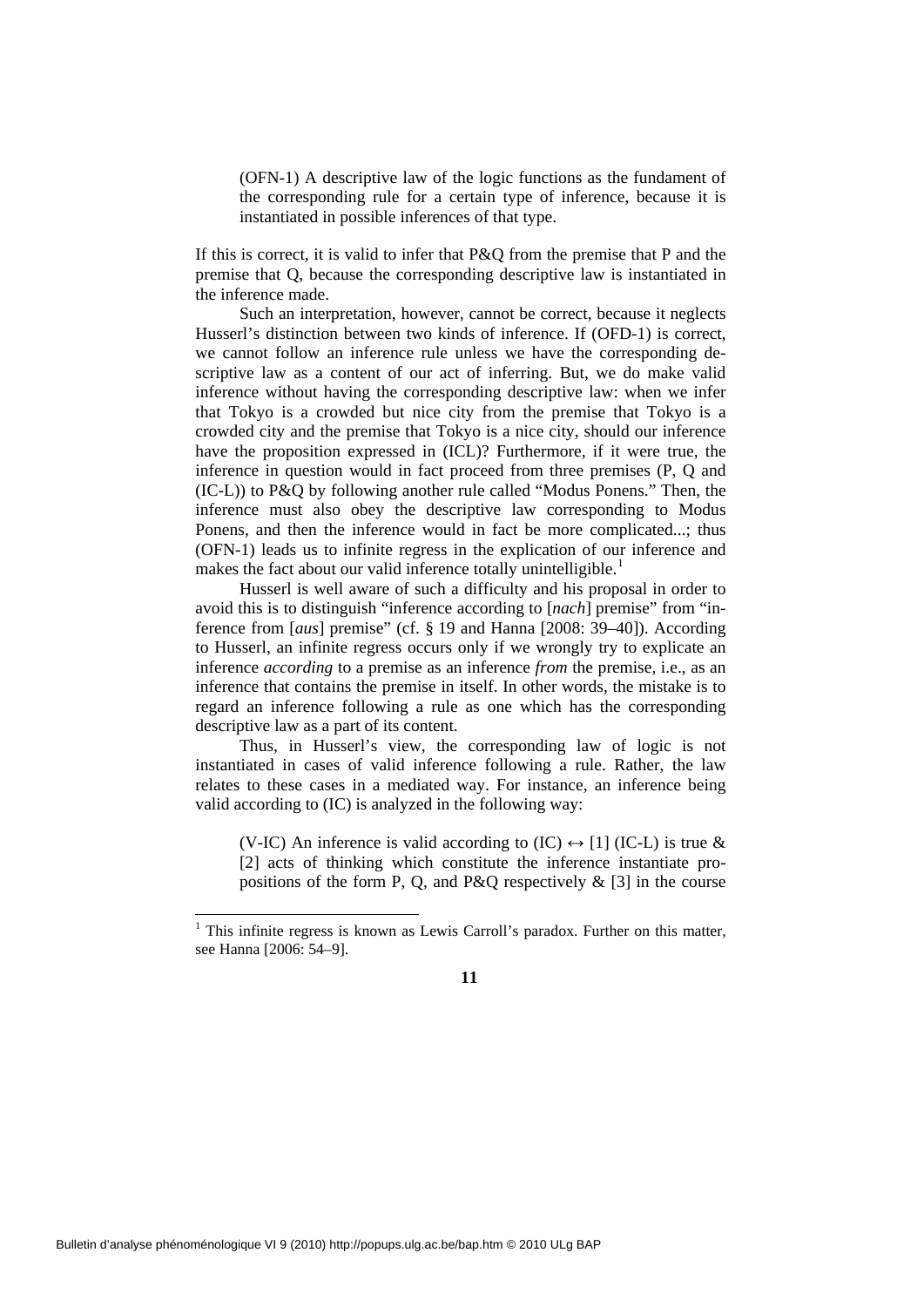of inference the act of thinking that instantiates the proposition of the form P&Q is performed on the basis of the acts of thinking that instantiate the propositions of the form P and Q respectively.

Then, we can generalize this analysis so as to obtain the following principle:

(V) An inference *I* is valid according to an inference rule  $R \leftrightarrow [1]$ There is a true descriptive law *L* corresponding to *R* & [2] acts of thinking which constitute *I* instantiate all the propositions described in *L* & [3] in the course of *I* the acts of thinking stand in the relation of reasoning which corresponds to the grounding relation described in *L*.

In order to come to the correct view on the ontological foundation of *a priori* normative laws according to Husserl, we must consider the following ontological principle about properties (species) in general (cf. § 39):

(PP) The range of possible  $Fs$  is circumscribed by the existence<sup>[1](#page-11-0)</sup> of the property of being F.

From (PP) Husserl infers that the modal fact that there could be a golden mountain is reduced to the existence of the composite property of being a golden mountain.

If (PP) is applied to the case of propositions which Husserl considers to be properties, we obtain:

(PP-P) The range of possible acts of thinking that P is circumscribed by the existence of the proposition that P.

Likewise, the possible existence of an act of thinking that P is reduced to the existence of the proposition that P.

Now we can reformulate Husserl's view on the ontological foundation of *a priori* normative laws. As (V) shows, in the Husserlian framework, the validity of *a priori* normative logical laws are explained in terms of the truth of corresponding *a priori* descriptive laws and acts of inference. But, very

-

<span id="page-11-0"></span><sup>&</sup>lt;sup>1</sup> Husserl calls the mode of existence of species "validity" [*Geltung*] and this shows how he is influenced by Lotze's interpretation of the Platonic "world of ideas," according to which Platonic ideas "determine the limits of all possible experience" (Moran [2005: 88]). In the present paper, however, I ignore the distinction between existence and validity for the sake of simplicity.

**<sup>12</sup>**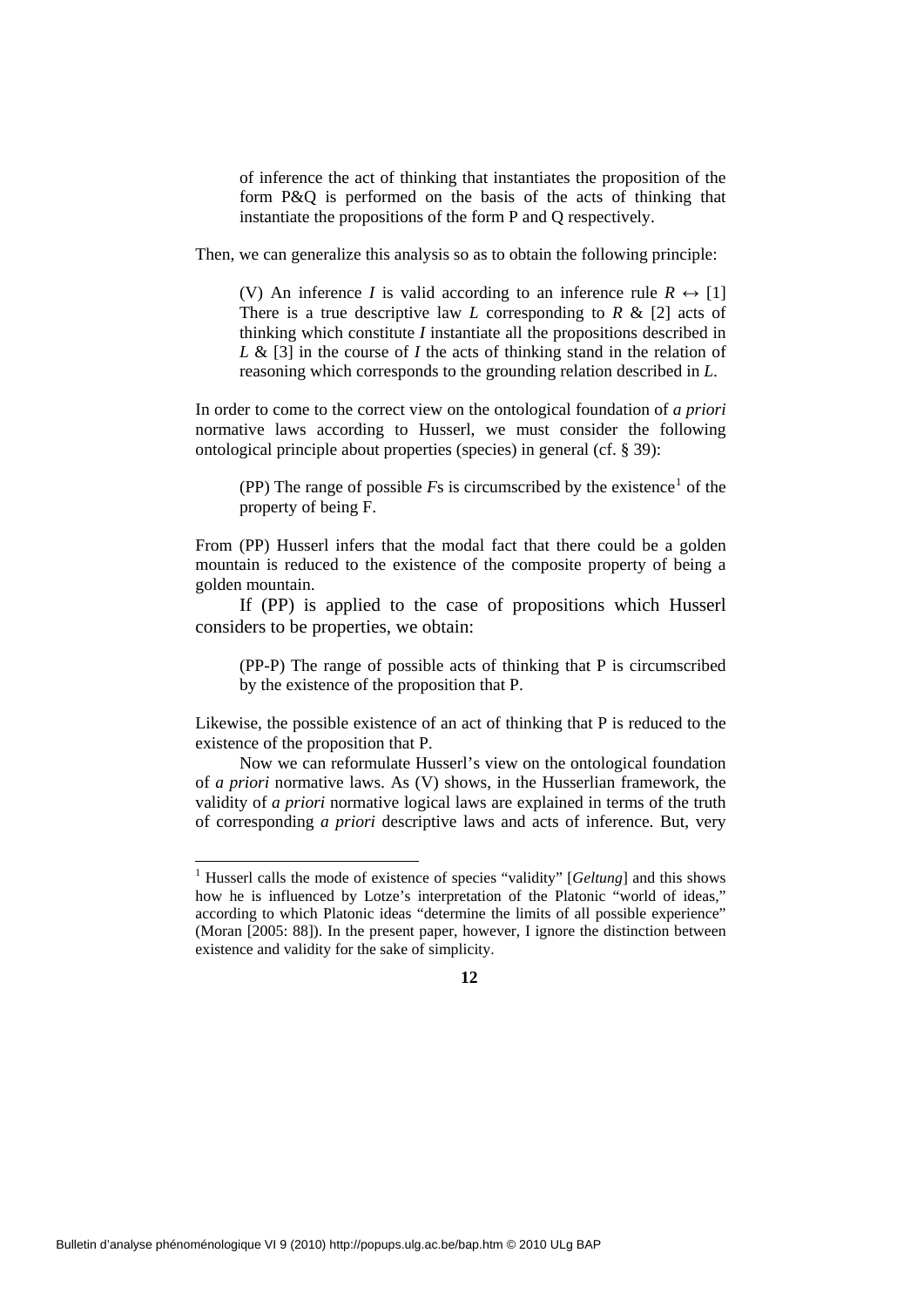likely there are massive amounts of complicated rules, which, as a matter of fact, nobody in this world follows. So it seems that the explanation must rely on the *possible* act of inference, but there is no need for Husserl to commit to them. The possible acts needed here are reducible to the existence of propositions as properties in the following way:

The descriptive laws of logic are propositions about the formal relations of grounding among propositions. So the schematic expressions occurring in (IC-L) such as "P&Q" are general terms for all the propositions of, say, the form P&Q. And all the possible acts of thinking of the form P&Q are reduced to the proposition of the form P&Q. *Mutatis mutandis* the same holds also about other schematic expressions in (IC-L). Then, the proposition expressed by (IC-L), in a mediate way, circumscribes all the possible acts that constitute all the possible valid inferences following (IC).

Thus we have the following reformulation:

1

(OFN-2) A descriptive law of logic functions as the fundament of the corresponding rule for a certain type of inference, because it circumscribes the range of all the possible valid inferences according to the rule in a mediate way.

If there is no way to reduce possible inference, Husserl argues, in order to give an ontological explanation of the validity of inference rules, we have no choice but to commit to a super-subjective "consciousness in general" [*Bewußtsein überhaupt*] in which all the possible acts are located. The necessity of such a heavy ontological decision may be a good reason to accept Husserl's own view.<sup>[1](#page-12-0)</sup>

<span id="page-12-0"></span><sup>&</sup>lt;sup>1</sup> In § 45, Husserl gives such a kind of argument against anti-naturalism which admits NC but not TC: if an ontological explanation must be given to that sort of anti-naturalism, one might have no other choice than to commit to consciousness in general in order to make room for possible inferences prescribed by normative logical laws. Of course this argument would not be convincing, if there is no need for the anti-naturalist in question to give any ontological explanation of *a priori* normative logical laws. But is an ontological "free lunch" available in the field of the philosophy of logic? This seems to be an important question, which, unfortunately, it is not the place to discuss here.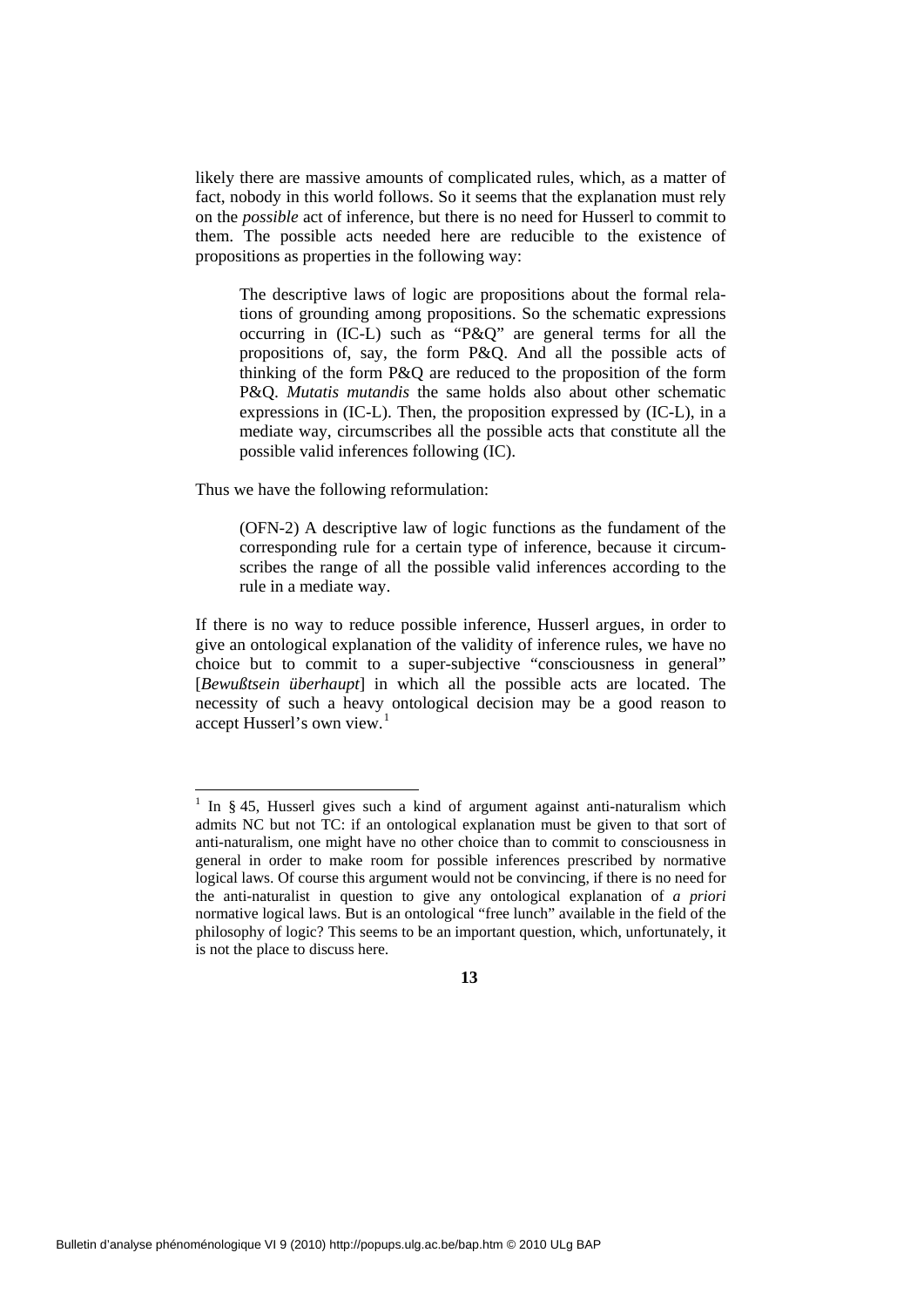## **A Concluding Remark**

1

In conclusion, I shall, in a short remark, give an answer to a question concerning the topic I have discussed so far. Husserl's view the nature of logic is so complicated that it is very natural to ask what is the point of it. *Why should we believe in his view?*

To this question the following answer is to be given.

According to Husserl, logic as a study of propositions has "formal ontology" as its counterpart (cf.  $\S 67$ ): in just the same way as logic investigates formal conditions for the truth of propositions, formal ontology investigates formal conditions for the existence of objects in general.<sup>[1](#page-13-0)</sup> Thus laws and principles of logic, such as the principle of non-contradiction, are transferred into laws of formal ontology. It is such a largely Aristotelian view that Husserl wants to save by claiming that logic is *au fond* an *a priori* descriptive science.<sup>[2](#page-13-1)</sup> If logic is not a descriptive science, one cannot claim that it is not only a science of truth, but also a science of being.

This also makes intelligible Husserl's claim that what he calls "theory of cognition" [*Erkenntnistheorie*] is (formal) metaphysics (cf. Husserl [2001a: 5; 2001b: 11; 2002: 29]). In so far as it is a science of the conditions of possibility of truth, logic is also about the objective conditions of possibility of cognitions as acts of grasping a truth (cf. § 65). Thus logic conceived as a theory of cognition naturally has the formal theory of being in general, namely formal metaphysics or ontology, as its counterpart. Husserl's claim that the theory of cognition is (formal) metaphysics, we might say, expresses the same thought in a somewhat misleading way (namely, in misleadingly suggesting that both theories could be identical).

What is really unique and interesting about Husserl, however, is the fact that, while he considers the theoretical conception to be fundamental for logic and thus keeps the Aristotelian view, in the *Prolegomena* he never tries to refute or to abandon the *a priori* normative or even the psychological con-

<span id="page-13-0"></span><sup>&</sup>lt;sup>1</sup> Such ontology is called "formal," because it is topic-neutral: it investigates laws of objects that hold regardless of kinds to which those objects belong.

<span id="page-13-1"></span><sup>&</sup>lt;sup>2</sup> See Barnes [1995: 71–2] discussing on a passage of *Metaphysics* (1005a19–24), where Aristotle claims that "axioms" belong to the inquiry into being qua being. At the same time, however, one must be careful about such an Aristotelian realistic understanding of Husserl's formal ontology, at least as far as *Logische Untersuchungen* is concerned. As Benoist [2010] argues, in the book Husserl introduces formal ontology as a science on those objects in the wider sense of the word, which are strictly distinguished from simple objects [*schlechte Gegenstände*] on the level of reality.

**<sup>14</sup>**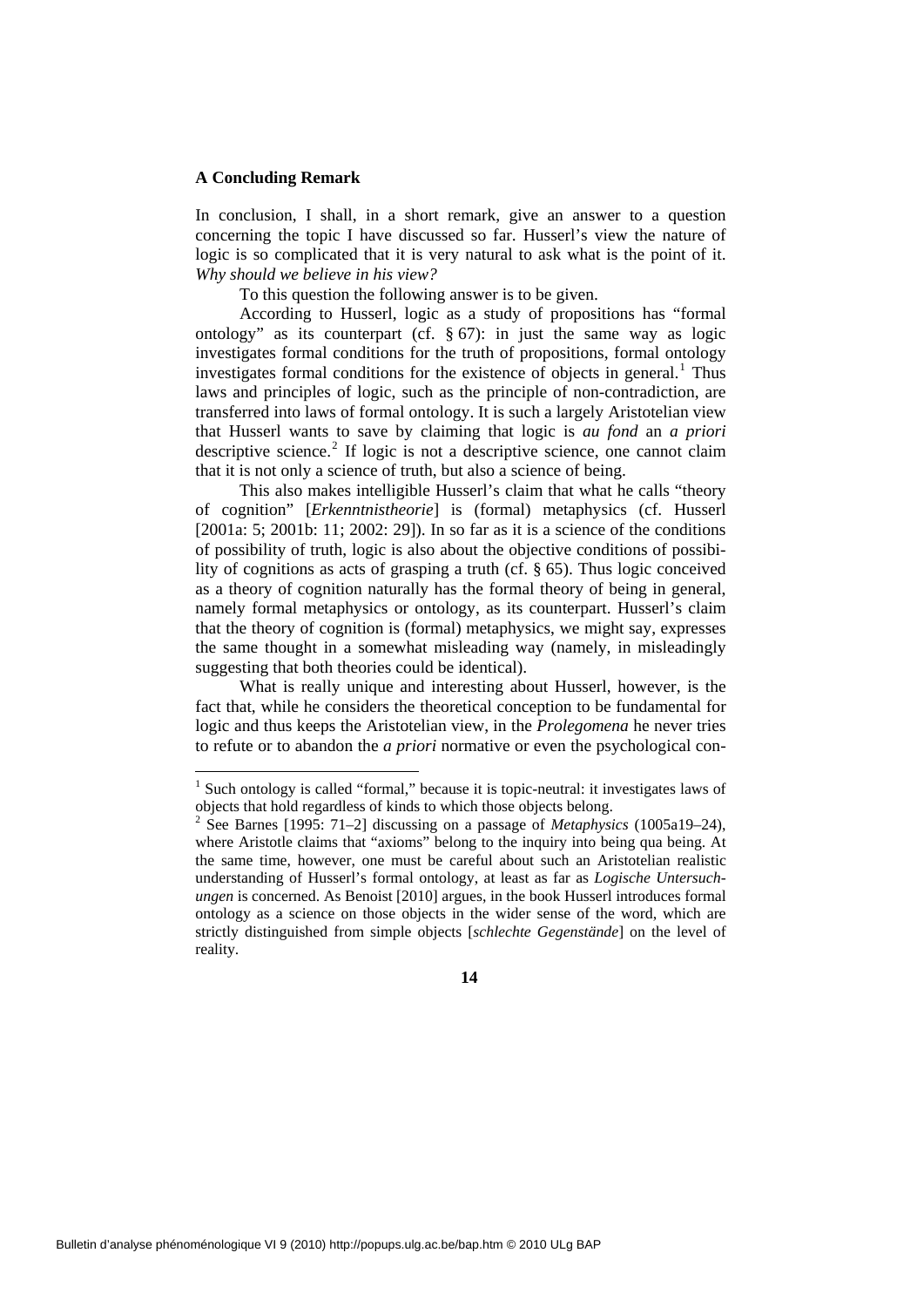ception of logic. What he tries to do is to clarify these three different conceptions and their relations and to save each of them as being legitimate. What Husserl attacks under the name of "psychologism" is the misunderstanding or misevaluation of these conceptions, not the psychological conception as such.

### **References**

- Barnes, J. 1995. "Metaphysics," in *The Cambridge Companion to Aristotle*, J. Barnes (ed.), Cambridge: Cambridge University Press, 66–108.
- Benoist, J. 1997. *Phénomenologie, semantique, ontologie. Husserl et la tradition logique autrichienne*, Paris: Presses Universitaires de France.
- Benoist, J. 2010. "De la sémantique à l'ontologie. Les états de choses et le sens de « l'ontologie formelle »," in *Lectures de Husserl*, J. Benoist & V. Gérard (eds.), Paris: Ellipses.
- Bernet, R. 2004. *Conscience et existence. Perspectives phénoménologiques*, Paris: Presses Universitaires de France.
- Centrone, S. 2010. *Logic and Philosophy of Mathematics in the Early Husserl*, Dordrecht: Springer Verlag.
- Hanna, R. 2006. *Rationality and Logic*, Cambridge (MA): The MIT Press.
- Hanna, R. 2008. "Husserl's Arguments Against Logical Psychologism (*Prolegomena,* §§ 17–61)," in *Edmund Husserl. Logische Untersuchungen*, V. Meyer (ed.), Berlin: Akademie Verlag, 27–42.
- Husserl, E. 1900/01. *Logische Untersuchungen*, 1st edition, 2 vol. Halle: Max Niemeyer.
- Husserl, E. 2001a. *Logik. Vorlesung 1896*, E. Schuhmann (ed.), *Husserliana Materialien*, Vol. I, Dordrecht/Boston/London: Kluwer Academic Publishers.
- Husserl, E. 2001b. *Allgemeine Erkenntnistheorie. Vorlesung 1902/03*, E. Schuhmann (ed.), *Husserliana Materialien*, Vol. III, Dordrecht/Boston/London: Kluwer Academic Publishers.
- Husserl, E. 2002. *Urteilstheorie. Vorlesung 1905*, E. Schuhmann (ed.), *Husserliana Materialien*, Vol. V, Dordrecht/Boston/London: Kluwer Academic Publishers.
- Husserl, E. 2009. *Untersuchungen zur Urteilstheorie. Texte aus dem Nachlass (1983–1918)*, R. D. Rollinger (ed.), *Husserliana*, Vol XL, Dordrecht: Springer Verlag.

Künne, W. 2003. *Conceptions of Truth*, Oxford: Oxford University Press.

- Kusch, M. 1995. *Psychologism. A Case Study in the Sociology of Philosophical Knowledge*, London: Routledge.
- Picardi, E. 1997. "Sigwart, Husserl and Frege on Truth and Logic, or Is Psychologism Still A Threat?" *European Journal of Philosophy* **5**/2: 162–82.